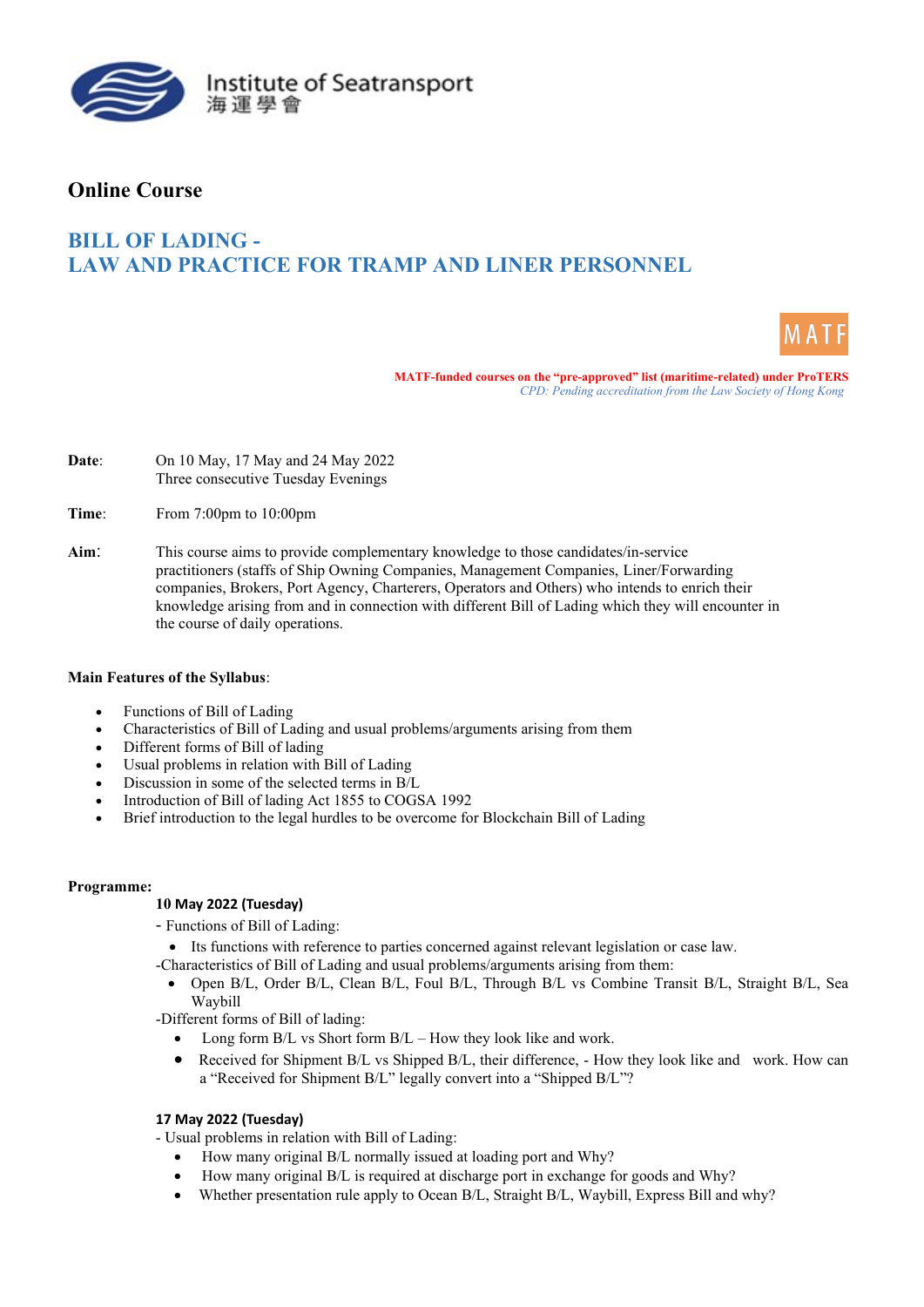

- Delivery of goods without original B/L (against Letter of Indemnity or bank Guarantee).
- If cargo was delivery against LOI/Bank Guarantee, how many original B/L is required to surrender to redeem the LOI/Bank Guarantee? Why?
- Problems associated in the incorporation of Charter Party
- What terms can be incorporated into the B/L

### **24 May 2022 (Tuesday)**

-Discussion in some of the selected terms in B/L:

- Loading/Discharging costs
- Freight issues
- -Introduction of Bill of lading Act 1855 to COGSA 1992
- History of BOLA 1855, its problems which give rise to the change in legislation to COGSA 1992 -Brief introduction to the legal hurdles to be overcome for Blockchain Bill of lading

#### **Instructor**: CHEUNG Shun Man, Manson

Manson is a Fellow of Institute of Chartered Shipbrokers, Chartered Institute of Arbitrators, Hong Kong Institute of Arbitrators & an Accredited Mediator of Hong Kong International Arbitration Centre & Hong Kong Mediation Accreditation Association Limited. Manson is the Vice-Chairman (Internal) of Institute of Seatransport since 2020, Vice-Chairman of Institute of Chartered Shipbrokers, Hong Kong Branch since 2006, Vice-Chairman of Hong Kong Logistics Management Staff Association since 2004.

### **Medium of Instruction**:

English

**Fees**: By Registration: HK\$1,000 per person

> The fee includes attendance online and e-documentation; Payment receipt will be issued to each paid participant.

**Award**: Participants who achieve the 9-hour attendance will be awarded a Certificate of Attendance. [MATF Refund is available for eligible participants.] [Applying for CPD points by the Law Society of Hong Kong – to be confirmed.]

#### **Application Procedure**:

- Please complete the Enrolment Form (on page 3)
- Then, please email the completed form to:  $\frac{info(Q)\text{seatransport.org}}{info(Q)\text{seatransport.org}}$ followed by post with payment, upon receipt of which we will send you confirmation by email
- Deadline for Enrollment is on or before 6 May 2022
- The course fee will not be refundable

| <b>Enquiries:</b> | Ms. Clair Wong - | T: 2581 0003 | E: $info(a)$ seatransport.org |
|-------------------|------------------|--------------|-------------------------------|
|                   |                  |              |                               |